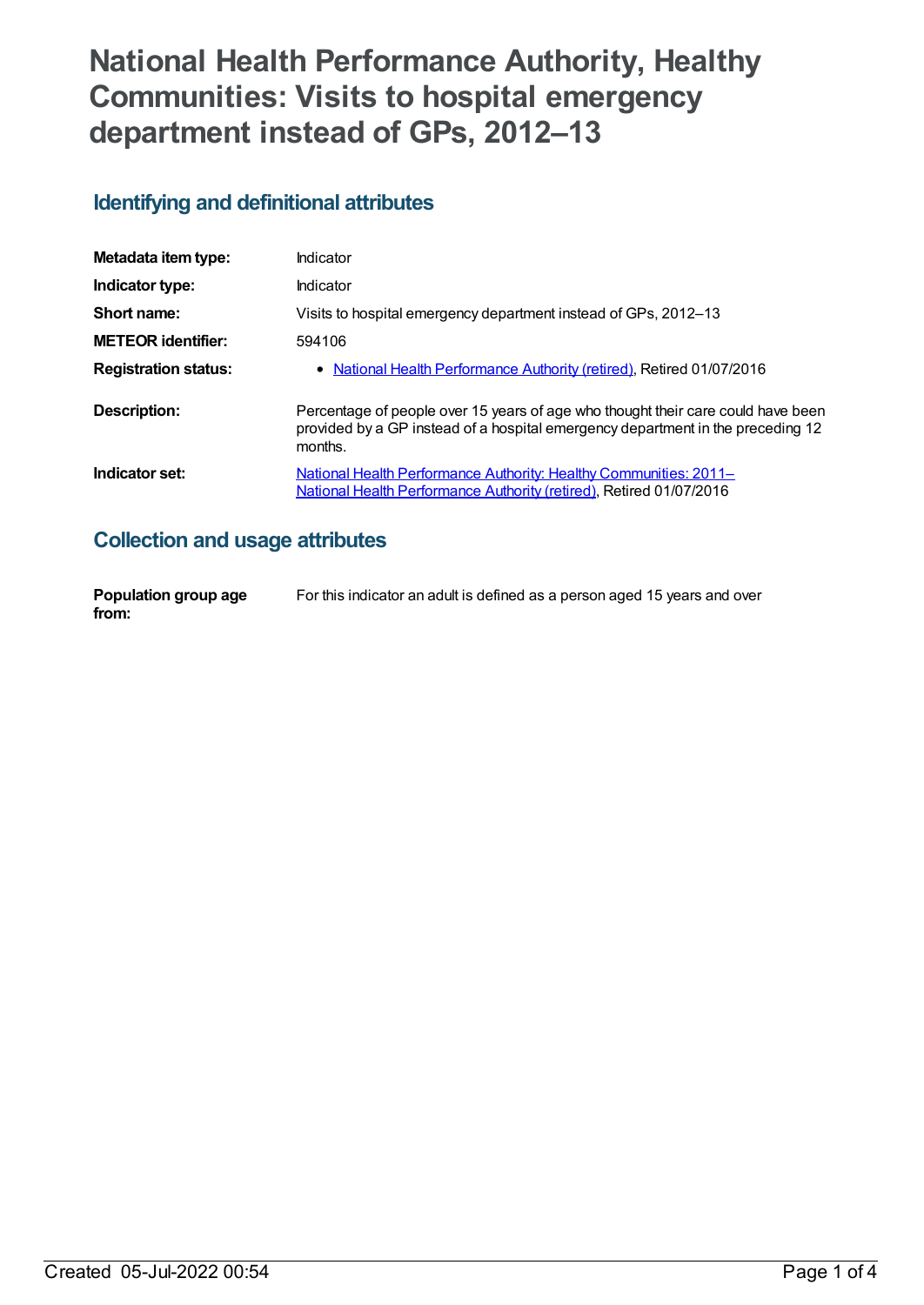**Computation description:** Participants in the Australian Bureau of Statistics (ABS) Patient Experience Survey 2012–13 who reported they thought their care could have been provided by a GP instead of a hospital emergency department in the preceding 12 months.

> The numerator was calculated as the sum of calibrated sample weights for adults who responded they thought their care could have been provided by a GP instead of a hospital emergency department in the preceding 12 months and who were enumerated within the particular Medicare local catchment.

Population is limited to persons aged 15 years and over.

The denominator was calculated as the sum of calibrated sample weights for persons aged 15 years and over who were enumerated within the Medicare Local catchment.

Person level survey weights were calibrated to independent estimates of the population of interest, referred to as 'benchmarks'. Weights calibrated against population benchmarks ensure that the survey estimates conform to independently estimated distributions of the population, rather than to the distribution within the sample itself. These benchmarks account for the distribution of people across state and territory, age group, and sex categories. Note: These benchmarks have not been calibrated for Medicare Local geography.

Analysis by remoteness and Socio-Economic Indexes for Areas (SEIFA) Index of Relative Socio-Economic Disadvantage (IRSD) is based on usual residence of the person.

The measure is presented as a percentage.

95% confidence intervals and relative standard errors are calculated for rates.

The National Health Performance Authority developed a suppression protocol to ensure robust reporting of these data at small areas.

|                     | • These suppression rules are based on limits for Relative Standard Error <sup>1</sup> and<br>Confidence Interval width of 30%, with additional cross-validation for<br>estimates close to these limits, that is plus or minus 3% of the limits. If an<br>estimate was marginal <sup>2</sup> with respect to Relative Standard Error, the<br>Confidence Interval width was used as the deciding factor. If an estimate was<br>marginal <sup>2</sup> with respect to Confidence Interval width, then Relative Standard<br>Error is used as the deciding factor<br>• Data were supressed based on the following rules:<br>- Relative Standard Error of 33% or greater, or<br>- Confidence Interval (95%) width of 33% or greater, or<br>significantly <sup>3</sup> wider<br>- Relative Standard Error between 27% and 33%, with<br>Confidence Interval width than the average for that indicator, or<br>- Confidence Interval width between 27% and 33%, with significantly <sup>3</sup> wider<br>Relative Standard Error than the average for that indicator. |
|---------------------|--------------------------------------------------------------------------------------------------------------------------------------------------------------------------------------------------------------------------------------------------------------------------------------------------------------------------------------------------------------------------------------------------------------------------------------------------------------------------------------------------------------------------------------------------------------------------------------------------------------------------------------------------------------------------------------------------------------------------------------------------------------------------------------------------------------------------------------------------------------------------------------------------------------------------------------------------------------------------------------------------------------------------------------------------------------|
|                     |                                                                                                                                                                                                                                                                                                                                                                                                                                                                                                                                                                                                                                                                                                                                                                                                                                                                                                                                                                                                                                                              |
|                     | 1. For a dichotomous proportion, Relative Standard Error can be defined as the ratio of the standard<br>error and the minimum of the estimate and its complement (100%-estimate).                                                                                                                                                                                                                                                                                                                                                                                                                                                                                                                                                                                                                                                                                                                                                                                                                                                                            |
|                     | 2. In this context, marginal is defined as within 10% of the 30% limit, or +/- 3%                                                                                                                                                                                                                                                                                                                                                                                                                                                                                                                                                                                                                                                                                                                                                                                                                                                                                                                                                                            |
|                     | 3. In this context, statistical significance is defined as at least two standard deviations above<br>average.                                                                                                                                                                                                                                                                                                                                                                                                                                                                                                                                                                                                                                                                                                                                                                                                                                                                                                                                                |
| <b>Computation:</b> | 100 × (Numerator ÷ Denominator)                                                                                                                                                                                                                                                                                                                                                                                                                                                                                                                                                                                                                                                                                                                                                                                                                                                                                                                                                                                                                              |
| Numerator:          | Number of persons aged 15 years and over who reported they thought their care<br>could have been provided by a GP instead of a hospital emergency department in<br>the preceding 12 months.                                                                                                                                                                                                                                                                                                                                                                                                                                                                                                                                                                                                                                                                                                                                                                                                                                                                  |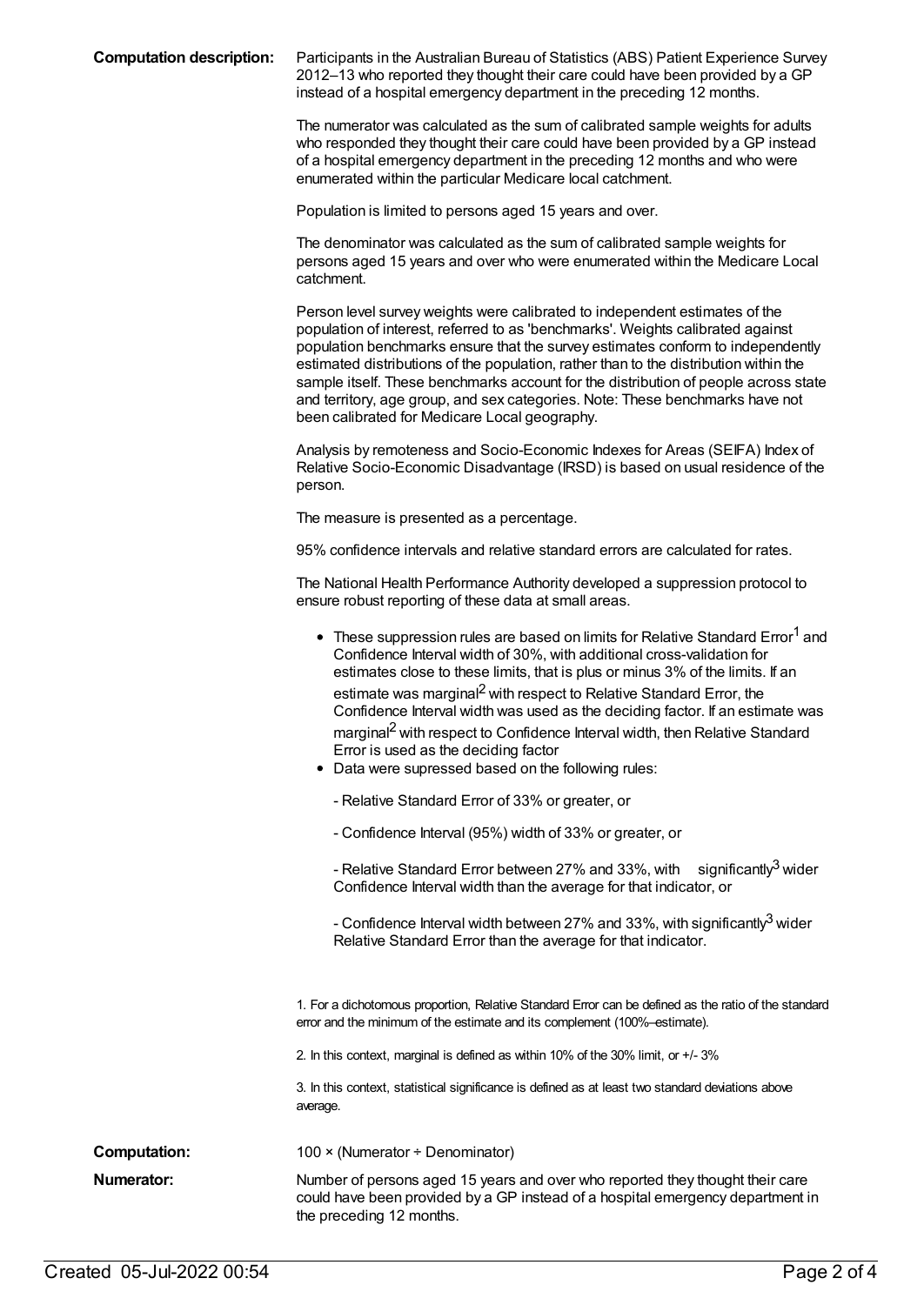| <b>Numerator data elements:</b> | <b>Data Element / Data Set-</b>                                                                                                                                        |
|---------------------------------|------------------------------------------------------------------------------------------------------------------------------------------------------------------------|
|                                 | Person-age, total years N[NN]                                                                                                                                          |
|                                 | Data Source                                                                                                                                                            |
|                                 | <b>ABS Patient Experience Survey (PEx)</b>                                                                                                                             |
|                                 | Guide for use                                                                                                                                                          |
|                                 | Data source type: Survey                                                                                                                                               |
|                                 | Data Element / Data Set-                                                                                                                                               |
|                                 | Person— visit to hospital emergency department instead of GP indicator,<br>yes/no code N                                                                               |
|                                 | <b>Data Source</b>                                                                                                                                                     |
|                                 | <b>ABS Patient Experience Survey (PEx)</b>                                                                                                                             |
|                                 | Guide for use                                                                                                                                                          |
|                                 | Data source type: Survey                                                                                                                                               |
| Denominator:                    | Total number of persons aged 15 years and over who went to an emergency<br>department for their own health who were enumerated within the Medicare Local<br>catchment. |
| Denominator data                | <b>Data Element / Data Set-</b>                                                                                                                                        |
| elements:                       | Data Source                                                                                                                                                            |
|                                 | <b>ABS Patient Experience Survey (PEx)</b>                                                                                                                             |
|                                 | Guide for use                                                                                                                                                          |
|                                 | Data source type: Survey                                                                                                                                               |
| Disaggregation:                 | By Medicare Local catchments and Medicare Local peer groups.                                                                                                           |
| <b>Disaggregation data</b>      | Data Element / Data Set-                                                                                                                                               |
| elements:                       | Administrative health region-Medicare Local identifier, code AANNN                                                                                                     |
|                                 | Data Element / Data Set-                                                                                                                                               |
|                                 |                                                                                                                                                                        |
|                                 | Administrative health region-Medicare Local peer group, code N                                                                                                         |

## **Representational attributes**

| <b>Representation class:</b> | Percentage |
|------------------------------|------------|
| Data type:                   | Real       |
| Unit of measure:             | Person     |
| Format:                      | N[NN].N    |

## **Indicator conceptual framework**

| <b>Framework and</b> | <b>PAF-Equity of access</b> |
|----------------------|-----------------------------|
| dimensions:          |                             |